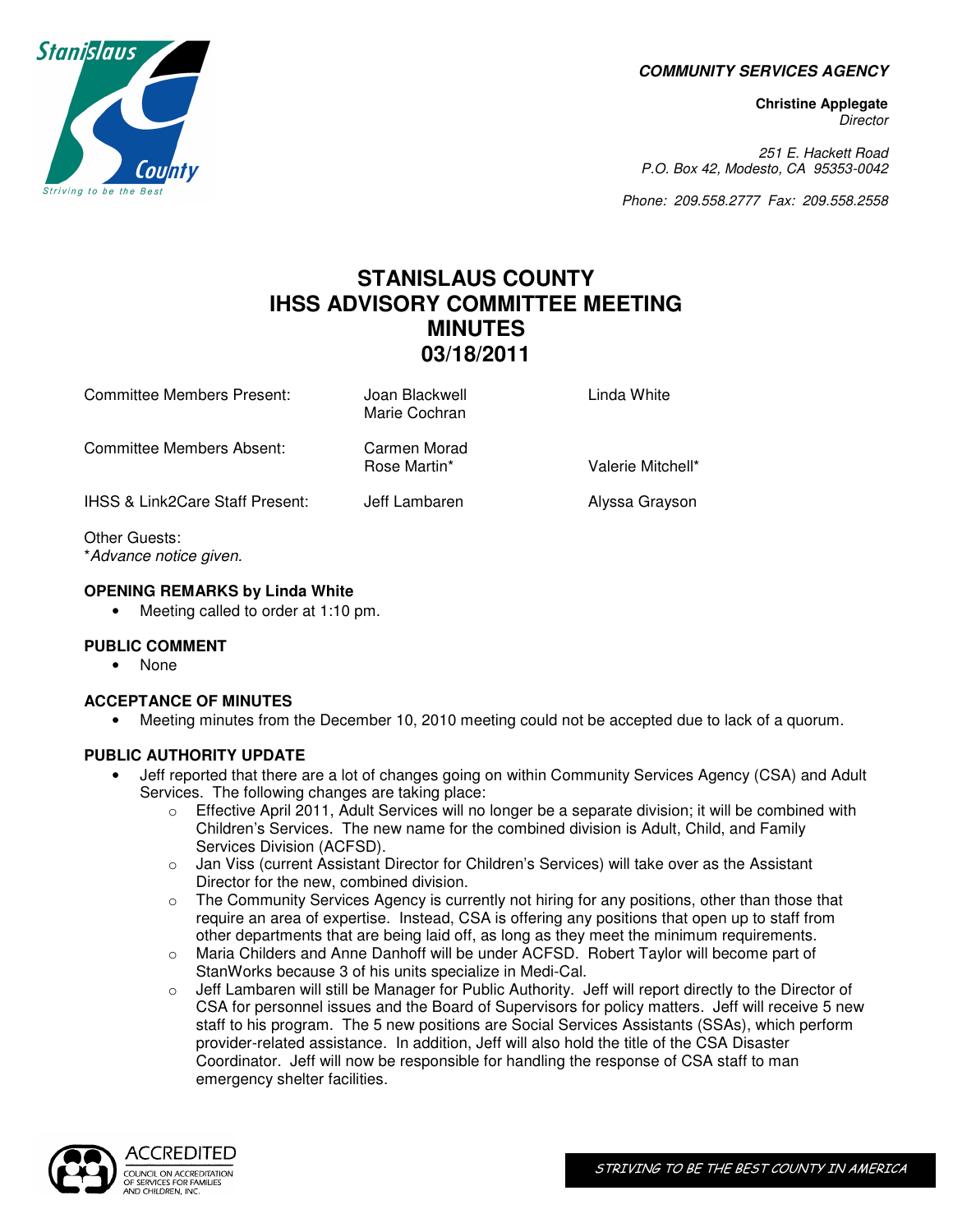# **STATE BUDGET UPDATE**

- Legislature did not approve the 8.4% cut, which was to be in addition to the 3.6% cut already in place.
- It looks as though the plan to eliminate funding for the advisory committee is going to go through.
- The plan to institute the requirement of a physician's report (medical evaluation) for all new applicants will go through. This law will also require that all current recipients have a medical evaluation completed on their annual reassessment. The question is then, will County's be required to provide time for areas that the recipient says they do not need assistance with.
- As part of the agreement to not approve the 8.4% cut proposed by the governor, legislators required that an alternative plan be given to compensate the difference. The Medication Compliance Plan was developed and introduced with the expectation of saving \$150 million dollars by preventing hospital emergency room visits and ambulance costs. The plan is focused on identifying individuals that take multiple medications and have multiple physical/mental disabilities and have had previous issues and/or difficulties taking their medications. Qualifying individuals would receive machines that automatically dispense the medications at the required times. This would then be followed up by a phone call to the recipient to ensure that he/she, in fact, did take his/her medication.
- Community First Choice Option (CFCO) is part of healthcare reform that offers person-centered home & community service funding. The CFCO would give states the option to request federal funding to provide in-home assistance and support, to prevent individuals from moving into an institution or nursing home.
- Additional savings have been seen as the caseload count is decreasing. This could possibly be due to the change in provider requirements.
- Currently, the budget compromise is half-way through. They are still working to get the tax extension. If it does not go through, then more cuts could be on the table.
- It is unclear if Public Authority would be required to have an Advisory Committee. Jeff will look into it. The change would make the Advisory Committee an optional body and PA would be allowed some rule changes. PA could possibly provide approximately \$3,000 for the committee. More to come.
- Advocates are actually really helpful because they help prevent more cuts and provide information.

### **LEGISLATION ASSEMBLY BILLS (AB)**

- **AB 10**—Would increase State minimum wage from \$8.00 to \$8.50.
- **AB 22**—Would prohibit employers (with some exceptions) from obtaining credit reports for employment purposes.
- **AB 23**—Would prohibit simultaneous meetings (stemming out of the Bell, CA fiasco)
- **AB 40**—Would require mandated reporters to report to both the Ombudsman and local law enforcement.
- **AB 59**—Would permit employees the ability to take protective leave for an independent child for serious medical conditions. This would also include all immediate family members. This would be an extension of the current family leave act.
- **AB 400**—Would require anyone employed for more than 7 calendar days to be eligible for sick pay.
- **AB 479**—Would allow individuals to secure their choice of an IP in most cost-effective care. The Private Care Industry is pushing for this bill.
- **AB 889**—Would regulate wages, hours, and working conditions of domestic workers. This bill would provide that domestic workers receive overtime, sick pay, and paid vacation time.
- **AB 1179**—Would prohibit employers from deducting union dues or fees from the worker's paycheck. This would mean that the member would have to send a separate check directly to the union.
- **SB 411**—Would impose various licensure requirements on a home care organization and would also impose a civil penalty on an individual or entity that operates a home care organization without a license. This bill would require home care organizations to conduct background clearances on home care aides, make home care aide training mandatory, and require home care aides to demonstrate ability and competency in certain areas.
- **SB 930—**Would eliminate the requirement for recipients to be fingerprinted and to put their fingerprint on each time sheet. This bill is sponsored by the Public Authority.

#### **IHSS PROGRAM INTEGRITY REPORT**

• The fraud program was initially disliked by the union. However, the union now understands that per the State, counties do have the authority to conduct these investigations. However, the county has worked on communicating internally, which has improved the way in which the investigators approach their investigations. Connie Brimm is a retired county employee who is currently helping out the fraud unit. The fraud unit will be taking information (reporting numbers) to the Board.